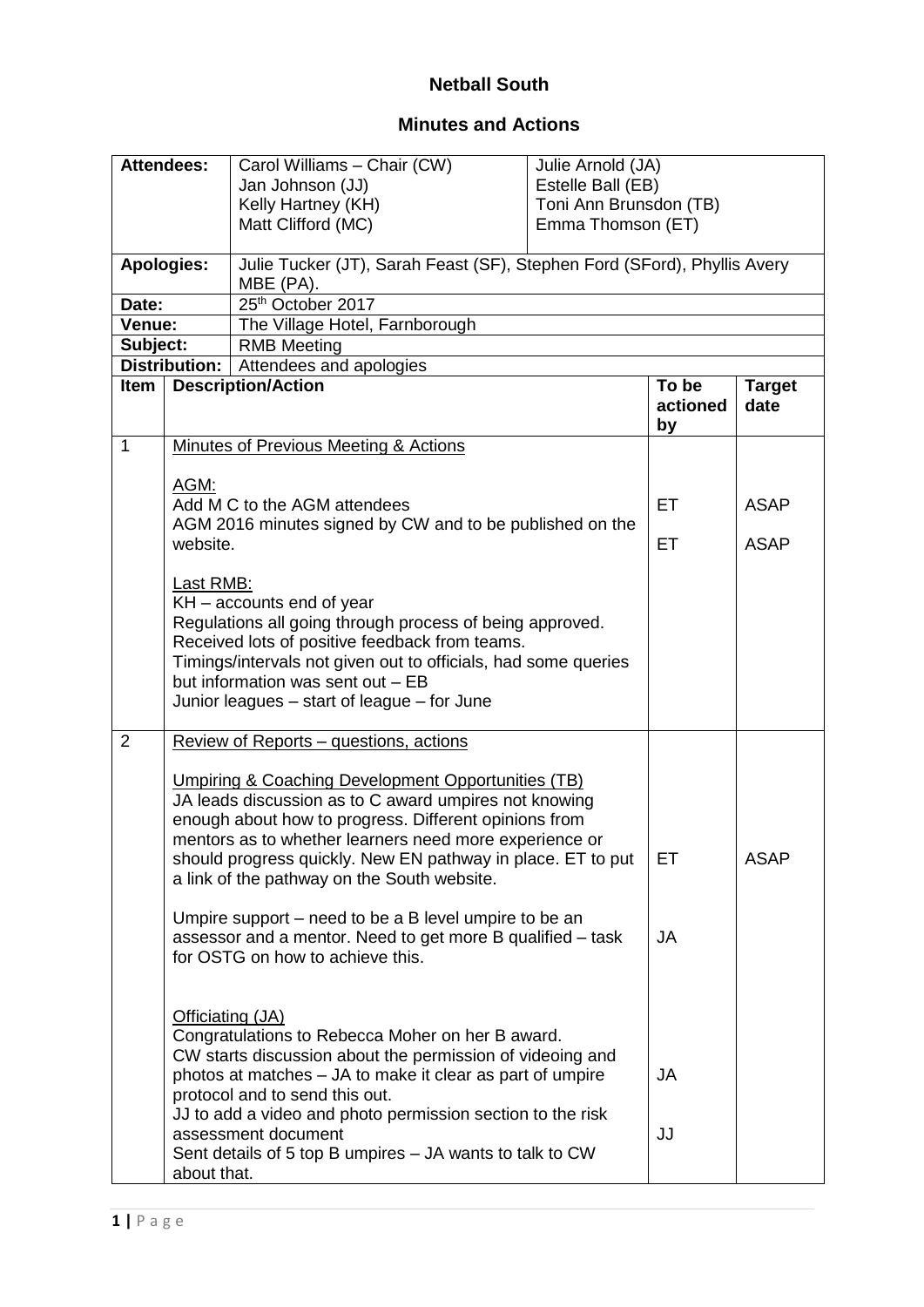| JA and KH start discussion about how Gary Burgess wants<br>results to be sent to EN when expense forms are sent.<br>However, not all claim expenses which may cause an issue<br>with receiving results. JA to bring up with Gary Burgess about<br>RUS control over assessments.                                                                                                                                                                                                                                                                                                                                                                                                                                                                                                                                                                                                                                                                                                                                                                                                           |    |          |
|-------------------------------------------------------------------------------------------------------------------------------------------------------------------------------------------------------------------------------------------------------------------------------------------------------------------------------------------------------------------------------------------------------------------------------------------------------------------------------------------------------------------------------------------------------------------------------------------------------------------------------------------------------------------------------------------------------------------------------------------------------------------------------------------------------------------------------------------------------------------------------------------------------------------------------------------------------------------------------------------------------------------------------------------------------------------------------------------|----|----------|
| CTSG (JJ)<br>Q1: Should we allow clubs not based in South Region<br>but affiliated to South play in our Regional Leagues?<br>KH starts discussion saying no but highlights if there may be<br>clubs in supporting counties who are affiliated to the South<br>and plays fixtures in the South.<br>JA highlights that we don't want clubs affiliating so that they<br>can sign up and play. Therefore KH suggested that we look at<br>the history of the club as it would not be fair on other teams in<br>the region if they were then put down a league by this new<br>team coming in. Also an issue with who qualifies for<br>Nationals.<br>CW outlines views received from 2 board members not<br>present, who disagree with this.<br>JJ summarises the 2 conditions:<br>1. Team must prove their allegiance to the South -<br>played in local leagues regularly over so many<br>years/season.<br>2. Should a club be geographically based outside they<br>are not eligible to enter national finals representing the<br>South and agree to this even if they would have<br>qualified. |    |          |
| Q2: Can U11 players play up to U13 development league<br>with/without age banding?<br>JJ starts discussion by reminding that any player under 14<br>but over 11 has to be age banded to 14s and 16s.<br>Under 13 age banding wasn't changed last year and in the<br>under 13 development league the rules state they must be<br>over 11.                                                                                                                                                                                                                                                                                                                                                                                                                                                                                                                                                                                                                                                                                                                                                  |    |          |
| Going forward, because it is limited to a development league,<br>JJ to consult with CTSG                                                                                                                                                                                                                                                                                                                                                                                                                                                                                                                                                                                                                                                                                                                                                                                                                                                                                                                                                                                                  | JJ |          |
| Q3: Starting games outside the 'normal' 10-3 time frame<br>Rules say it should be between these times and is in line with<br>Premier rules. May cause issues with umpires (JA).<br>EB & JA suggest: If both teams mutually agree on a time<br>outside the guidelines that is fine, but any team can refuse.<br>Can rearrange match if it is a National Schools date.                                                                                                                                                                                                                                                                                                                                                                                                                                                                                                                                                                                                                                                                                                                      |    |          |
| Q4: Entry tournament dates for 2018<br>$2^{nd}$ & $3^{rd}$ June 2018<br>JJ to confirm date with CTSG group within 2 weeks so the<br>OTSG can get progress with umpires.                                                                                                                                                                                                                                                                                                                                                                                                                                                                                                                                                                                                                                                                                                                                                                                                                                                                                                                   | JJ | 08/11/17 |
| Q5: Team dropping out after fixtures have been set<br>CW starts by saying it will happen in development leagues<br>and nothing can be done at the moment.                                                                                                                                                                                                                                                                                                                                                                                                                                                                                                                                                                                                                                                                                                                                                                                                                                                                                                                                 |    |          |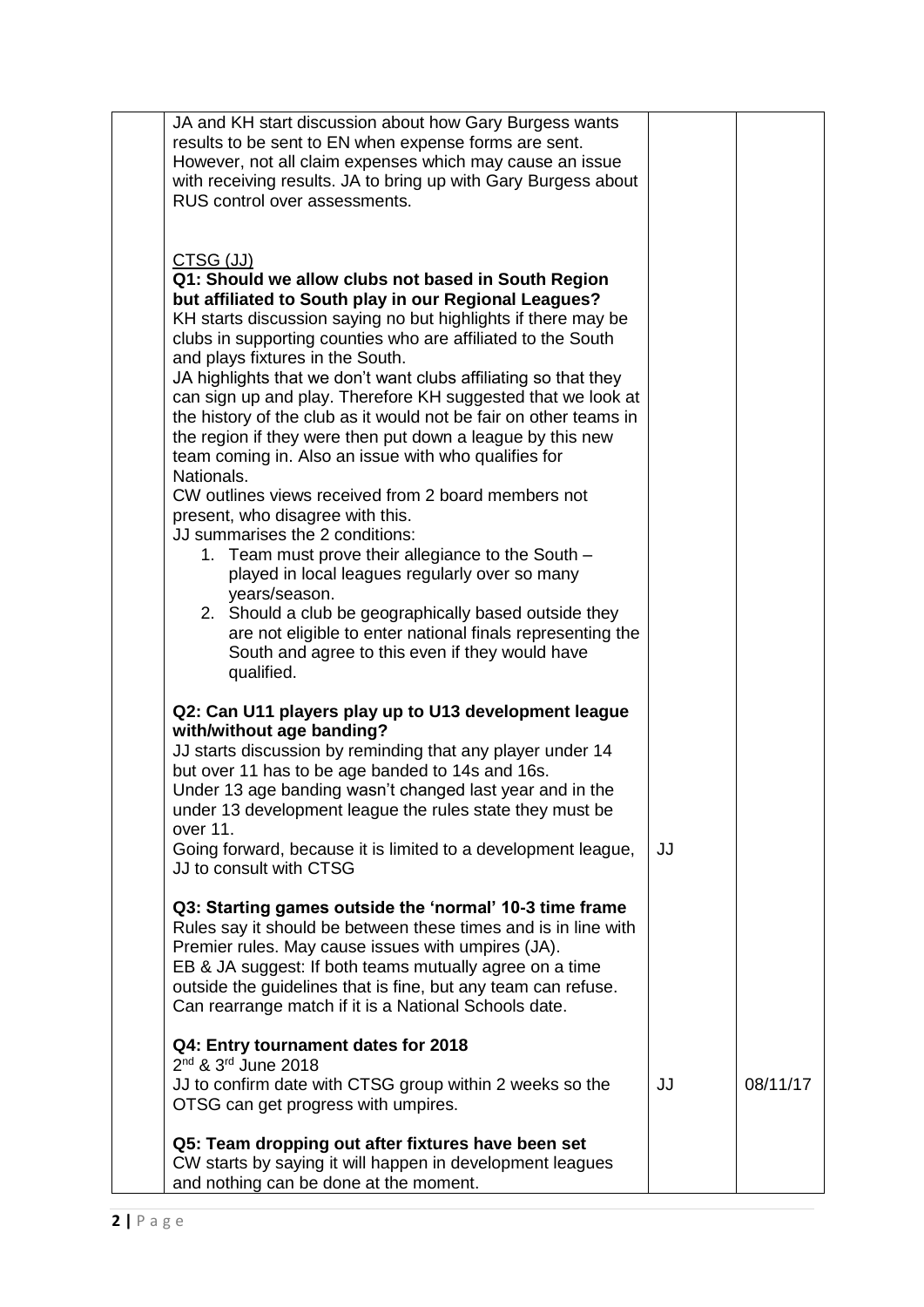|   | JJ to look to change to Regional A and B rather than                                                                    |           |  |
|---|-------------------------------------------------------------------------------------------------------------------------|-----------|--|
|   | development for next season.                                                                                            | JJ        |  |
|   |                                                                                                                         |           |  |
|   | Q6: Development team players playing up for another                                                                     |           |  |
|   | club in region leagues                                                                                                  |           |  |
|   | The case of an 11 year old from a development team, (have a                                                             |           |  |
|   | team in the Regional League) wanting to play for another club                                                           |           |  |
|   | in the Regional League as an under 13.                                                                                  |           |  |
|   | Normally if she has played for U13 then cannot go back to                                                               |           |  |
|   | development but she is 11 so may be different. KH                                                                       |           |  |
|   | understands that this would be different if the club does not                                                           |           |  |
|   | offer a U13 team in the Regional League, therefore says no.                                                             |           |  |
|   | MC and JJ suggests the 12 quarter limit like there is for the                                                           |           |  |
|   | junior & senior Regional Leagues. After 12 quarters played                                                              |           |  |
|   | up, the player is tied to that team.                                                                                    |           |  |
|   | TB highlights that this may be due to the standard of the                                                               |           |  |
|   | development league and the number of fixtures. Extra rules                                                              |           |  |
|   | for development teams maybe employed for next year.<br>Question arose as to whether she would be allowed to play in     |           |  |
|   | the entry tournament in June for her club. KH sees the entry                                                            |           |  |
|   | tournament as the next season so if they have an eligible 1 <sup>st</sup>                                               |           |  |
|   | or 2 <sup>nd</sup> claim to the club then they can play.                                                                |           |  |
|   |                                                                                                                         |           |  |
|   | A South athlete who is an England player, told has to play                                                              |           |  |
|   | higher than Regional to hold EN place. Until she has played                                                             |           |  |
|   | 12 quarters in the Premier League will she is not tied. EN                                                              |           |  |
|   | must police this.                                                                                                       |           |  |
|   |                                                                                                                         |           |  |
|   | Q7: Teams travelling to Guernsey - Health insurance?                                                                    |           |  |
|   | It has come to light that teams and umpires who travel to                                                               |           |  |
|   | Guernsey are not covered under NHS should they sustain an                                                               |           |  |
|   | injury or become unwell.                                                                                                |           |  |
|   | JA volunteered to producing a coordinated document for                                                                  | <b>JA</b> |  |
|   | teams, umpires and players explaining that Guernsey do not                                                              |           |  |
|   | accept EHIC cards therefore money will be needed upfront to<br>cover the costs that can then be claimed back from EN on |           |  |
|   | their return. Also mention that travel insurance may cover this                                                         |           |  |
|   | too.                                                                                                                    |           |  |
|   |                                                                                                                         |           |  |
|   | CW to deal with complaint from a team. Explain about                                                                    | <b>CW</b> |  |
|   | complaints about umpires, no requirement where spectators                                                               |           |  |
|   | sit, risk assessments were completed and umpires gave                                                                   |           |  |
|   | feedback about the match and photograph permissions.                                                                    |           |  |
|   |                                                                                                                         |           |  |
|   | JJ to ask Chris about asking Guernsey Panthers for any                                                                  | JJ        |  |
|   | travel recommendations for teams, i.e. accommodation, etc.                                                              |           |  |
|   |                                                                                                                         |           |  |
|   |                                                                                                                         |           |  |
|   | Coaching TSG (SFord)<br>Carry forward to next meeting due to absence                                                    |           |  |
|   |                                                                                                                         |           |  |
| 3 | <b>Conflicts of Interest</b>                                                                                            |           |  |
|   | MC declared a potential conflict of interest. Maybe working                                                             |           |  |
|   | with SuperLeague franchises in the capacity of announcing                                                               |           |  |
|   |                                                                                                                         |           |  |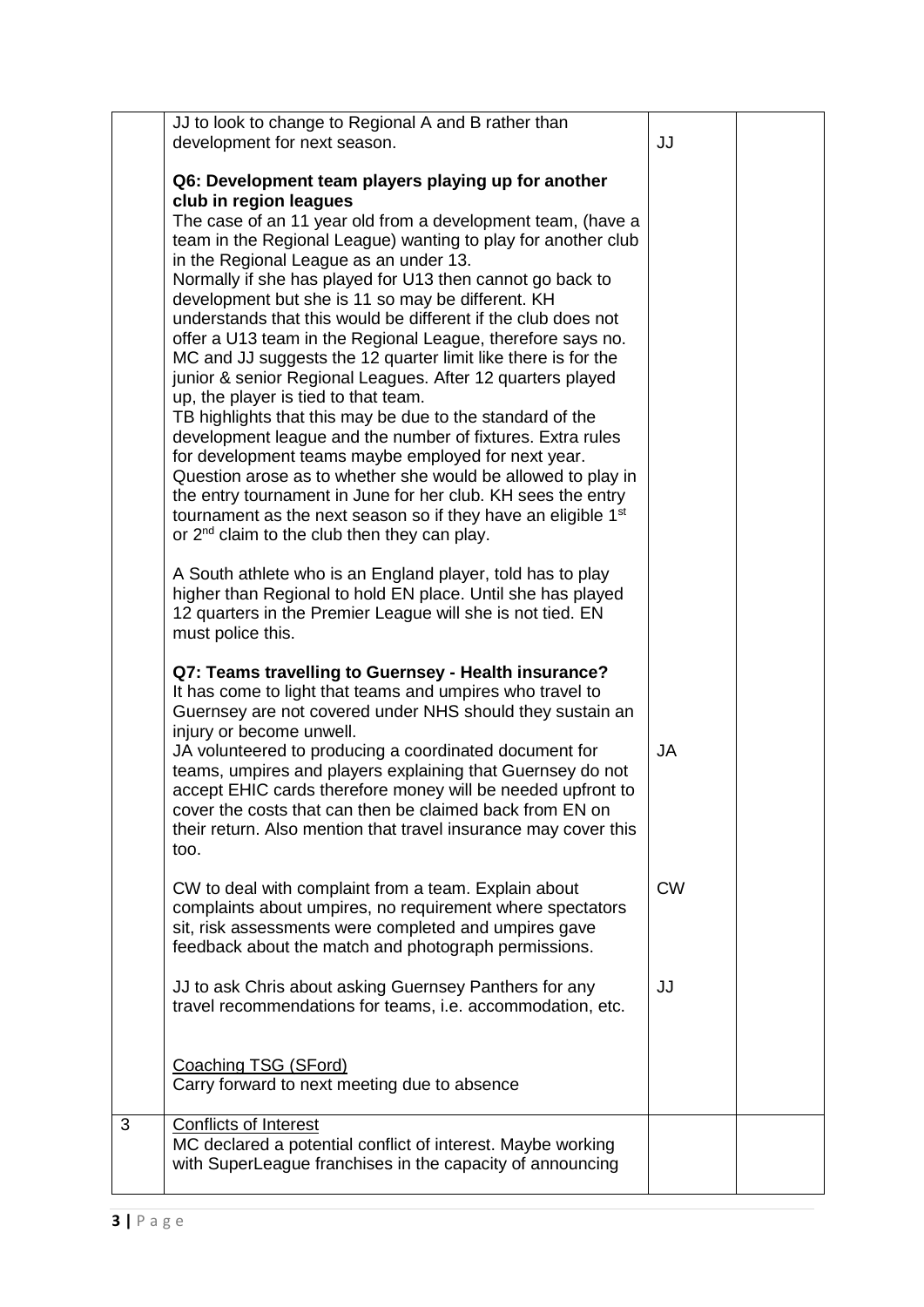|                | as part of company but nothing netball job related (i.e on the<br>court).                                                                                                                                                                                                                                                                               |                                  |  |
|----------------|---------------------------------------------------------------------------------------------------------------------------------------------------------------------------------------------------------------------------------------------------------------------------------------------------------------------------------------------------------|----------------------------------|--|
|                | MKDons advert looks like it has been endorsed by South<br>RMB as JT name is on it and she is a board member. This<br>would be declared at future meetings.                                                                                                                                                                                              |                                  |  |
| $\overline{4}$ | Review of Regional Chair's Forum - All<br>Governance reviews - needs dates set for meetings and let<br>Fran Connelly know                                                                                                                                                                                                                               | ET                               |  |
| 5              | Review of Accounts - KH<br>Goalden Globes was cancelled. Still had to pay a cancellation<br>fee and contribution to EN for trophies. Left over fee £104 in<br>September accounts.<br>KH describes the report and offers if anyone wants more                                                                                                            |                                  |  |
|                | detail she can supply this. She will circulated account reports<br>monthly so may not coincide with the meetings.<br>KH explained to JA that there is no budget for each group<br>e.g. OTSG, there is a general South budget.                                                                                                                           |                                  |  |
|                | OTSG are now having meetings at a central venue which will<br>add an additional cost this year. This will probably be brought<br>up at AGM.                                                                                                                                                                                                             |                                  |  |
|                | Food in meetings. ET to ask The Village possibility of bringing<br>own food/buying food at the restaurant to save money.                                                                                                                                                                                                                                | ET                               |  |
| 6              | Performance/Franchise - PA/CW<br>CW highlighted the rest of attendees that franchises don't<br>have an end date (no longer every 4 years).<br>CW & PA have met with Mavericks and Storm and are<br>meeting with Bath in a week.<br>Mavericks have joined with South counties and RMB were<br>not made aware. Looking at a future academy hub in Henley. |                                  |  |
|                |                                                                                                                                                                                                                                                                                                                                                         |                                  |  |
|                | Oxfordshire players connecting to either Wasps, Severn Stars<br>or Mavericks which can be confusing which to join.<br>Those in Hampshire & Sussex don't have many options and<br>would have to join Storm.<br>Push from Southampton for a franchise.                                                                                                    |                                  |  |
|                | Berkshire sport wants to copy Bristol sport but unsure how<br>this would fit.<br>Reading rockets looking to be a franchise and want to meet<br>with CW and PA.                                                                                                                                                                                          | CW <sub>&amp;</sub><br><b>PA</b> |  |
| $\overline{7}$ | Clubs/Teams Forum - planning, structure & approach - All<br>JA has organised a CUS meeting this weekend                                                                                                                                                                                                                                                 |                                  |  |
|                | Club forum to be organised for this year. Possible dates in<br>mid February – JJ to check with CTSGs                                                                                                                                                                                                                                                    | JJ                               |  |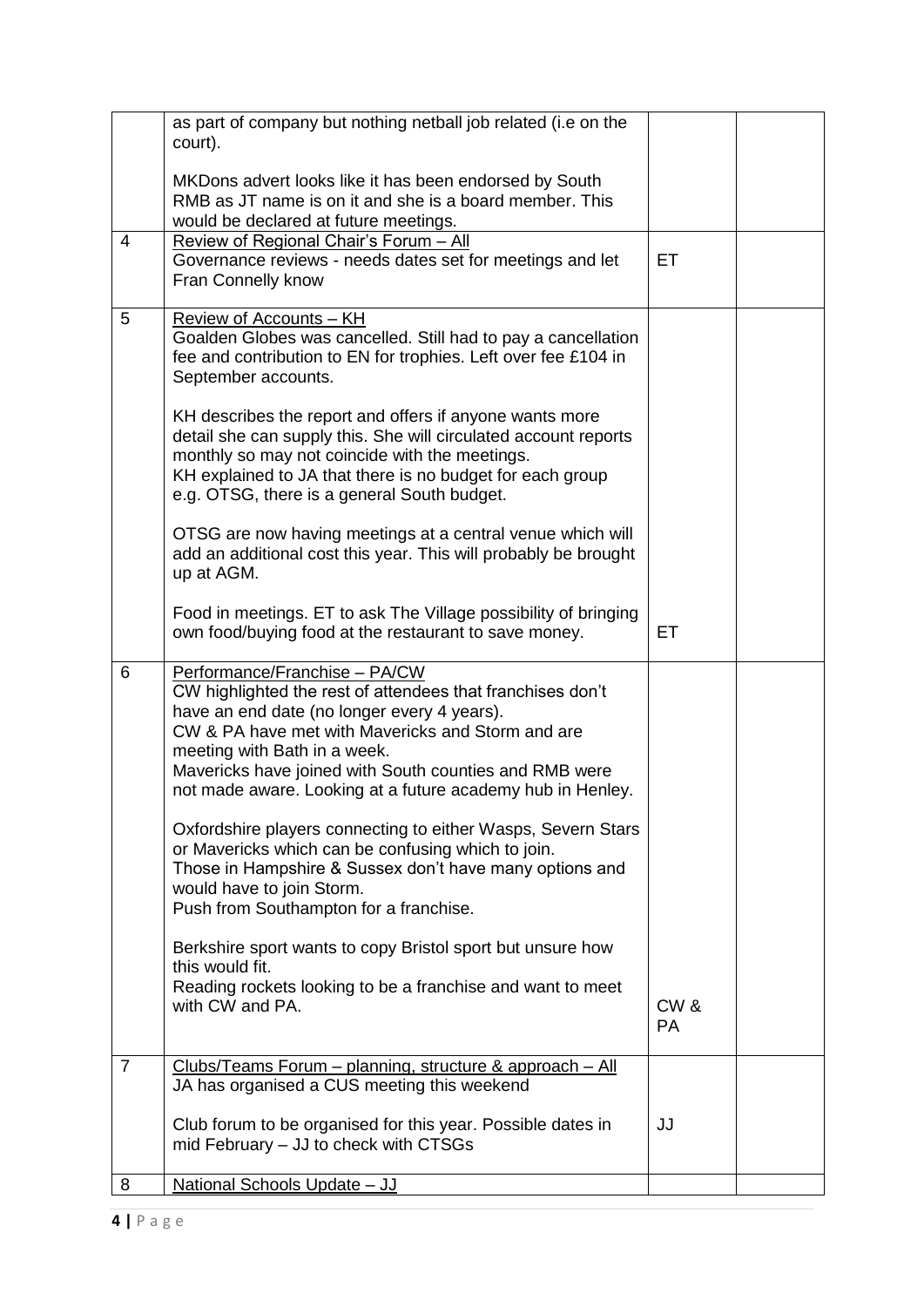|    | Date: Saturday 27 <sup>th</sup> January 2018, Wavell<br>Reserved date: Saturday 3rd February 2018                                                                                                                                                                                                                                                                                                                                                                                                                                                                            |                 |  |
|----|------------------------------------------------------------------------------------------------------------------------------------------------------------------------------------------------------------------------------------------------------------------------------------------------------------------------------------------------------------------------------------------------------------------------------------------------------------------------------------------------------------------------------------------------------------------------------|-----------------|--|
|    | All under control - same as last year                                                                                                                                                                                                                                                                                                                                                                                                                                                                                                                                        |                 |  |
| 9  | Update on Staffing<br>Laura Elson & Fran Connolly to be invited to next meeting.                                                                                                                                                                                                                                                                                                                                                                                                                                                                                             |                 |  |
| 10 | <b>RMB Meetings &amp; Event Dates</b><br>RMB & CTSG meeting - 28 <sup>th</sup> November 2017 5-9pm<br>RMB meeting $-6th$ February 2018<br>RMB meeting - 28 <sup>th</sup> March 2018<br>Entry tournament $-2^{nd}$ & 3 <sup>rd</sup> June 2018<br>AGM - Thursday 7th June 2018<br>To be booked by ET<br>GGA - TBA<br>Long Service Award - Can we do this at our GGA for more<br>local level people recognised?<br>Start looking at venues for GGA. JA & MC agreed that they<br>will help with the organising of GGA.<br>Check dates with EN so in line with the National GGA. | ET<br><b>ET</b> |  |
| 11 | Code of Conduct<br>All code and conduct forms for 2017-18 signed by all<br>members present<br>Send out code of conduct forms to those who didn't attend<br>Forms to be completed by TSGs - JA & JJ get these done<br>and sent to ET                                                                                                                                                                                                                                                                                                                                          | ET, JA &<br>JJ  |  |
| 12 | Other<br>MC asks the domain of the South website and the potential of<br>introducing new email addresses using this.                                                                                                                                                                                                                                                                                                                                                                                                                                                         |                 |  |
| 13 | Date of Next Meeting<br>28 <sup>th</sup> November 5-7pm<br>at The Village, Farnborough                                                                                                                                                                                                                                                                                                                                                                                                                                                                                       |                 |  |

Date: 25/10/2017

Approved and signed: …………………………………………………………………………………………………….

(Chair)